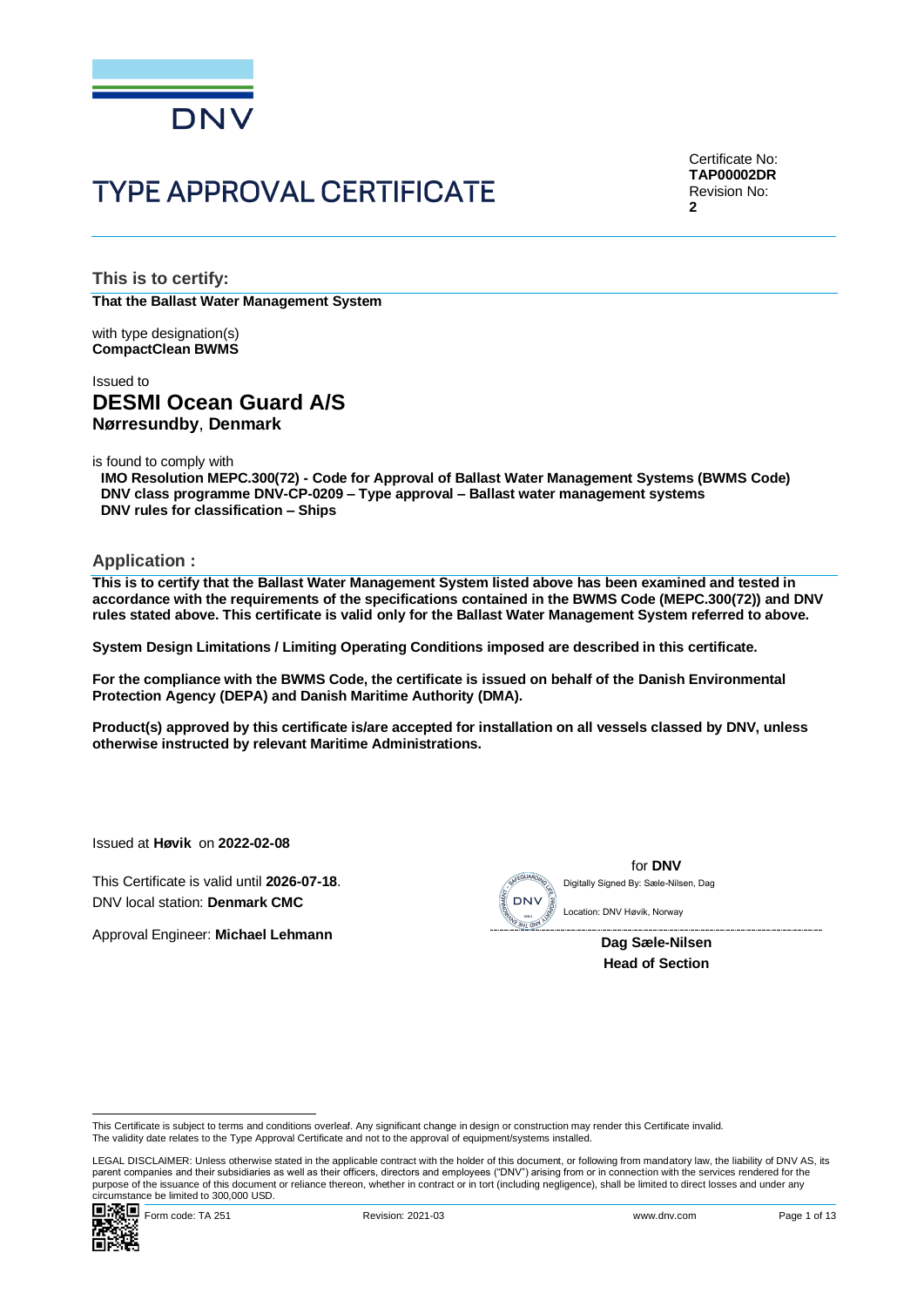

Job Id: **262.1-035140-2**

## **Name of ballast water management system (BWMS)**

CompactClean BWMS

#### **Ballast water management system manufactured by**

DESMI Ocean Guard A/S

#### **Place of production**

9400 Nørresundby Suzhou, 215121 Denmark **Denmark** Jiangsu Province

DESMI Pumping Technology A/S DESMI Pumping Technology (Suzhou) Co., Ltd. Tagholm 1 108 Houdai Street, Suzhou Industrial Park P.R. China

## **Type and model designations**

The CompactClean BWMS has the model designation VxxxxxFyyyy**N**S00 for models suitable for non-hazardous areas and VxxxxxFyyyy**E**S00 for models suitable for installation in hazardous areas, where

Vxxxxx is the applicable UV unit model (refer to page 4 of this certificate);

Fyyyy is the applicable Filtrex filter model or Byyyy is the applicable BOLLFILTER filter model (refer to page 4 of this certificate);

S is the skid mounted delivery type, L is the loose component delivery type, D is the deckhouse delivery type and M is the low version of the skid mounted delivery type;

00 is the standard type while B0 or BC is used for BWMS installations with a booster pump and 0C or BC is used for a custom made type (in terms of selected pipe materials).

The CompactClean BWMS is available in two versions:

- 1) CompactClean (CC): The BWMS can only be operated in US mode.
- 2) CompactClean OptIMO (OptIMO): The BWMS may be operated either in IMO or US mode.

## **Equipment / Assembly drawings**

The CompactClean BWMS shall be installed in accordance with the documents listed below.

| <b>Type</b>                                        | <b>Title</b>                                                                             | Drawing No. | <b>Revision</b>    |                |
|----------------------------------------------------|------------------------------------------------------------------------------------------|-------------|--------------------|----------------|
| Operation, maintenance and<br>safety manual (OMSM) | CompactClean DESMI Ocean Guard<br><b>BWMS Operation Maintenance and Safety</b><br>Manual | 161335      | E                  |                |
| Piping and instrumentation<br>diagrams (P&ID)      | Generic P&ID                                                                             | 470300      | Α                  |                |
| List of electrical/electronic                      | <b>Component Overview</b>                                                                | Non-EX      | 162240             | B              |
| components                                         |                                                                                          | ЕX          | 161576             | B              |
| General arrangement (GA)                           |                                                                                          | Non-EX      | VxxxxxFyyyyNS00(1) | A              |
| drawings                                           | Arrangement drawing<br>ЕX                                                                |             | VxxxxxFyyyyES00(1) | A              |
| Electrical diagrams                                |                                                                                          | Non-EX      | 470540             | C <sub>2</sub> |
|                                                    | Cable plan<br>ЕX                                                                         |             | 470541             | C <sub>1</sub> |

(1) Refer to the above description of the CompactClean BWMS model designation and the tables on page 4 for the UV unit models and filter models.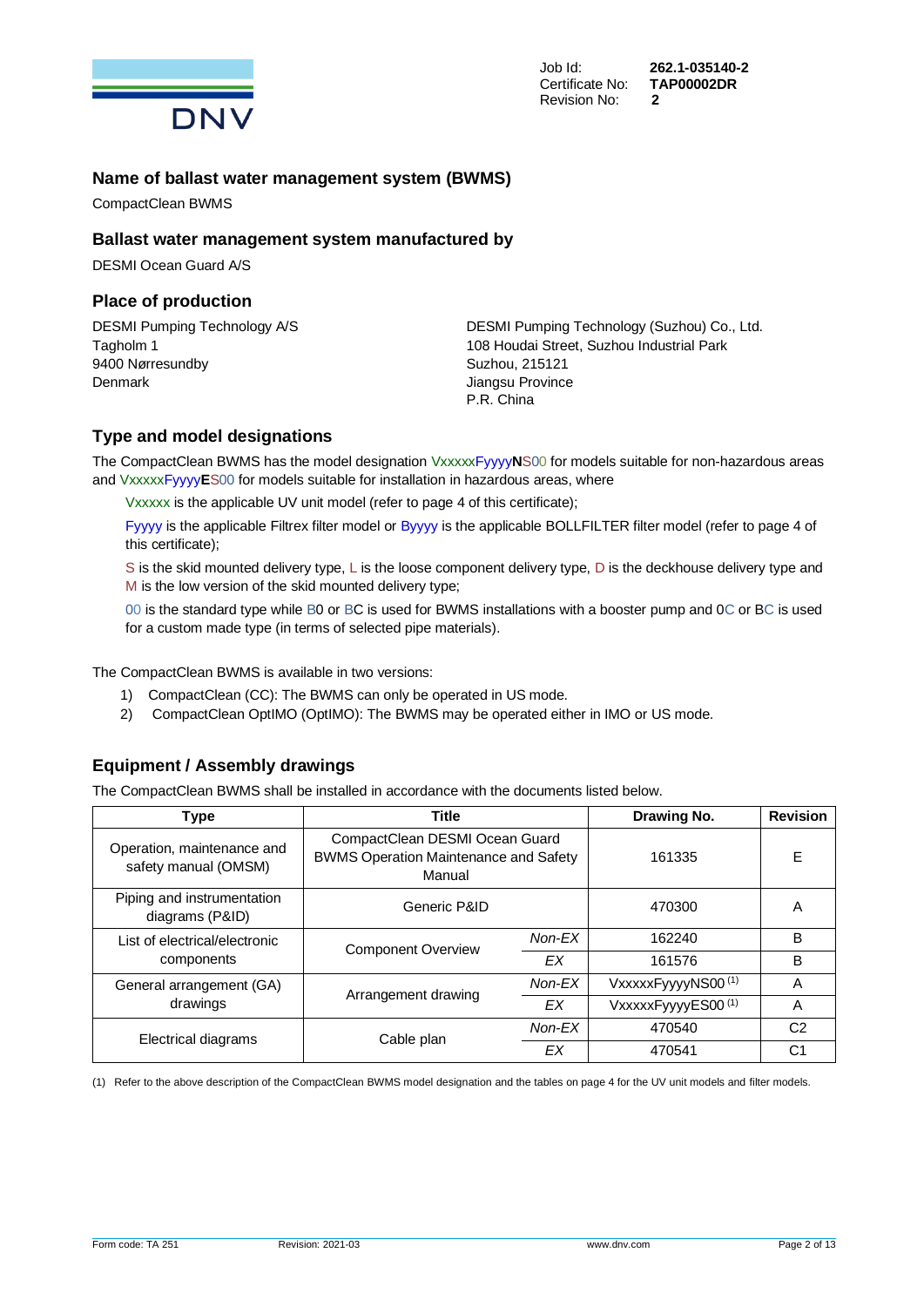

Job Id: **262.1-035140-2**

## **Other equipment manufactured by**

The CompactClean BWMS applies either filters of the ACB series (20 μm woven mesh) manufactured by Filtrex or filters of the aquaBoll BWT BB series (25 μm woven mesh) manufactured by Boll & Kirch Filterbau (BOLLFILTER).

#### **Treatment Rated Capacity**

35 – 2500 m<sup>3</sup>/h

### **Product description**

Treatment sequence:

- Ballast water uptake: Filtration followed by UV treatment
- Ballast water discharge: UV treatment

## **System design limitations / Water quality parameters**

#### **Temperature & salinity**

Neither temperature nor salinity of the ballast water is a limiting condition for the CompactClean BWMS.

#### **System design limitations / Operational parameters**

#### **Holding time**

The CompactClean BWMS, when operated in the IMO or US mode, has demonstrated performance to the discharge standard with a minimum holding time between uptake and discharge of 24 hours in land-based testing in each of the three salinity ranges. UV treatment is instant and does not require any hold time in a ballast tank to render organisms non-viable. Therefore, holding time is not found to be a limiting condition for the BWMS.

#### **UV dose**

The CompactClean BWMS monitors UV intensity (UVI) and automatically dims the UV lamp power (maximum dimming is 20% of maximum rated lamp power) when UVI exceeds a defined UVI limit in order to maintain a constant UVI at that limit.

At lower UVT levels, the CompactClean BWMS automatically adjusts the flow rate with the flow control valve W1-RM2. Optionally, the ballast water flow rate may also by controlled through an additional variable frequency drive installed on the ballast water pump.

The CompactClean BWMS has two compliance modes: IMO mode and US mode. The UVI limits for dimming of the UV lamp power, the UVI limits for operating at TRC of the UV unit and the lowest UVI for which the BWMS is type approved are stated below for these two compliance modes. The same UVI limits apply to all UV unit models.

The CompactClean OptIMO BWMS may be operated in either the IMO mode or the US mode.

|                 | UVI limit for dimming of the<br>UV lamp power | UVI limit for operating at<br>TRC of UV unit (1) | Lowest UVI limit for which<br>BWMS is type approved (2) |  |
|-----------------|-----------------------------------------------|--------------------------------------------------|---------------------------------------------------------|--|
| Compliance mode | $\text{IW/m}^2$                               | IW/m <sup>2</sup>                                | IW/m <sup>2</sup>                                       |  |
| IMO mode        | 900                                           | 800                                              | 170                                                     |  |
| US mode         | 1000                                          | 880                                              | 227                                                     |  |

(1) As per the CFD analyses provided, this UVI limit corresponds to an UVT of 62% (IMO mode) or 65% (US mode).

(2) The lowest UVT at which land-based tests confirmed treatment in compliance with the discharge standard was 35% (IMO mode) or 40% (US mode).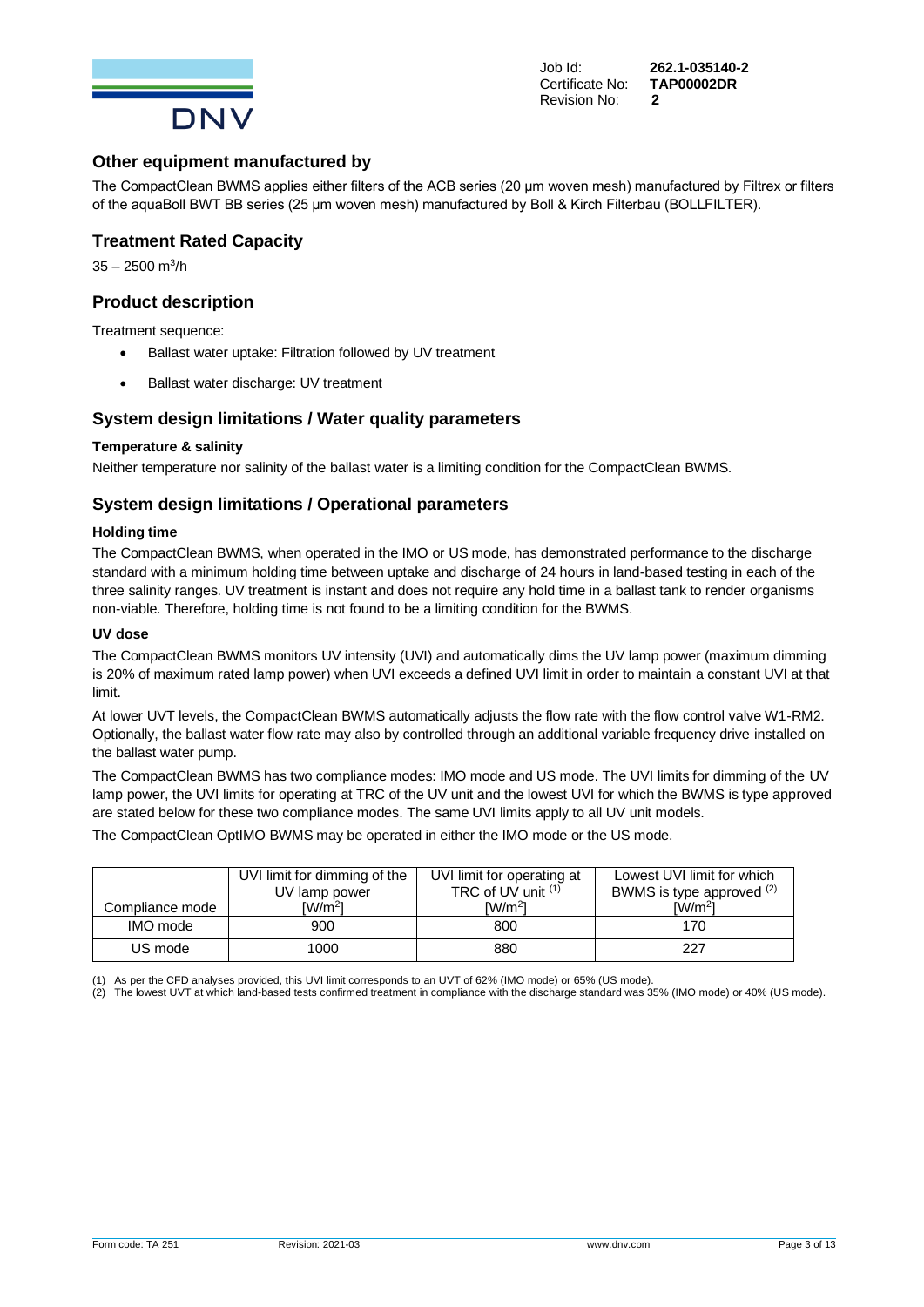

**Certificate No:** Revision No: **2**

## **Treatment Rated Capacity**

For ballast water uptake, the Treatment Rated Capacity (TRC) of a specific CompactClean BWMS model is limited by the maximum flow rate of either the selected UV unit model or the selected filter model, whichever is lower. The TRC for ballast water discharge is limited by the maximum flow rate of the selected UV unit model.

The treatment flow rate is monitored by a flowmeter at the BWMS inlet (before filter).

The maximum flow rate of the different UV unit models, Filtrex ACB filter models and BOLLFILTER aquaBoll BWT BB filter models are stated below.

|                    | Maximum flow rate $\lceil m^3/h \rceil$ |         |  |  |  |
|--------------------|-----------------------------------------|---------|--|--|--|
| UV unit model      | <b>IMO</b> mode                         | US mode |  |  |  |
| V <sub>10024</sub> | 60                                      | 40      |  |  |  |
| V <sub>15044</sub> | 135                                     | 85      |  |  |  |
| V15064             | 240                                     | 160     |  |  |  |
| V20066             | 370                                     | 250     |  |  |  |
| V20086             | 510                                     | 340     |  |  |  |
| V25126             | 750                                     | 500     |  |  |  |
| V30186             | 1 200                                   | 870     |  |  |  |
| V35246             | 1650                                    | 1 1 8 0 |  |  |  |
| V40366             | 2 500                                   | 1740    |  |  |  |

|                   |                | Maximum               |
|-------------------|----------------|-----------------------|
| Filter            | <b>Filtrex</b> | flow rate             |
| model             | filter model   | $\lceil m^3/h \rceil$ |
| F0035             | ACB-903-65     | 35                    |
| F0055             | ACB-904-80     | 55                    |
| F0087             | ACB-906-100    | 87                    |
| F0135             | ACB-910-150    | 135                   |
| F0190             | ACB-915-150    | 190                   |
| F0255             | ACB-935-200    | 255                   |
| F0340             | ACB-945-200    | 340                   |
| F0515             | ACB-955-250    | 515                   |
| F0770             | ACB-985-300    | 770                   |
| F <sub>1040</sub> | ACB-999-350    | 1040                  |
| F <sub>1500</sub> | ACB-9100-400   | 1500                  |
| F2100             | ACB-9120-500   | 2100                  |
| F3000             | ACB-9200-600   | 3000                  |

|               |                | <b>Maximum</b>        |                   |                                 | <b>Maximum</b>               |
|---------------|----------------|-----------------------|-------------------|---------------------------------|------------------------------|
| <b>Filter</b> | <b>Filtrex</b> | flow rate             | <b>Filter</b>     | <b>BOLLFILTER</b>               | flow rate                    |
| model         | filter model   | $\lceil m^3/h \rceil$ | model             | filter model                    | $\left[\frac{m^3}{h}\right]$ |
| F0035         | ACB-903-65     | 35                    | B0050             | aquaBoll BWT BB 240x230 DN80    | 50                           |
| F0055         | ACB-904-80     | 55                    | B0100             | aquaBoll BWT BB 330x300 DN100   | 100                          |
| F0087         | ACB-906-100    | 87                    | B0170             | aquaBoll BWT BB 400x410 DN150   | 170                          |
| F0135         | ACB-910-150    | 135                   | B0340             | aquaBoll BWT BB 430X730 DN200   | 340                          |
| F0190         | ACB-915-150    | 190                   | B0515             | aquaBoll BWT BB 540x840 DN250   | 515                          |
| F0255         | ACB-935-200    | 255                   | B0770             | aquaBoll BWT BB 580x1150 DN300  | 770                          |
| F0340         | ACB-945-200    | 340                   | B <sub>1040</sub> | aquaBoll BWT BB 700x1250 DN350  | 1040                         |
| F0515         | ACB-955-250    | 515                   | B <sub>1500</sub> | aquaBoll BWT BB 800X1535 DN400  | 1500                         |
| F0770         | ACB-985-300    | 770                   | B2000             | aquaBoll BWT BB 1000x1535 DN500 | 2000                         |
| F1040         | ACB-999-350    | 1040                  | B <sub>2500</sub> | aquaBoll BWT BB 1200x1535 DN600 | 2500                         |
| F1500         | ACB-9100-400   | 1500                  | <b>B3000</b>      | aguaBoll BWT BB 1400x1535 DN600 | 3000                         |

#### **Pressure**

The minimum and maximum system operating pressure and the differential pressure triggering backflushing are listed below.

| <b>Minimum pressure</b><br>at filter inlet | <b>Maximum</b><br>operating pressure | <b>Filter differential</b><br>pressure triggering<br>backflushing | <b>Maximum filter</b><br>differential pressure |  |
|--------------------------------------------|--------------------------------------|-------------------------------------------------------------------|------------------------------------------------|--|
| 1.3 <sub>bar</sub><br>(2 bar recommended)  | 10 bar                               | 0.3 <sub>bar</sub>                                                | 1.1 <sub>bar</sub>                             |  |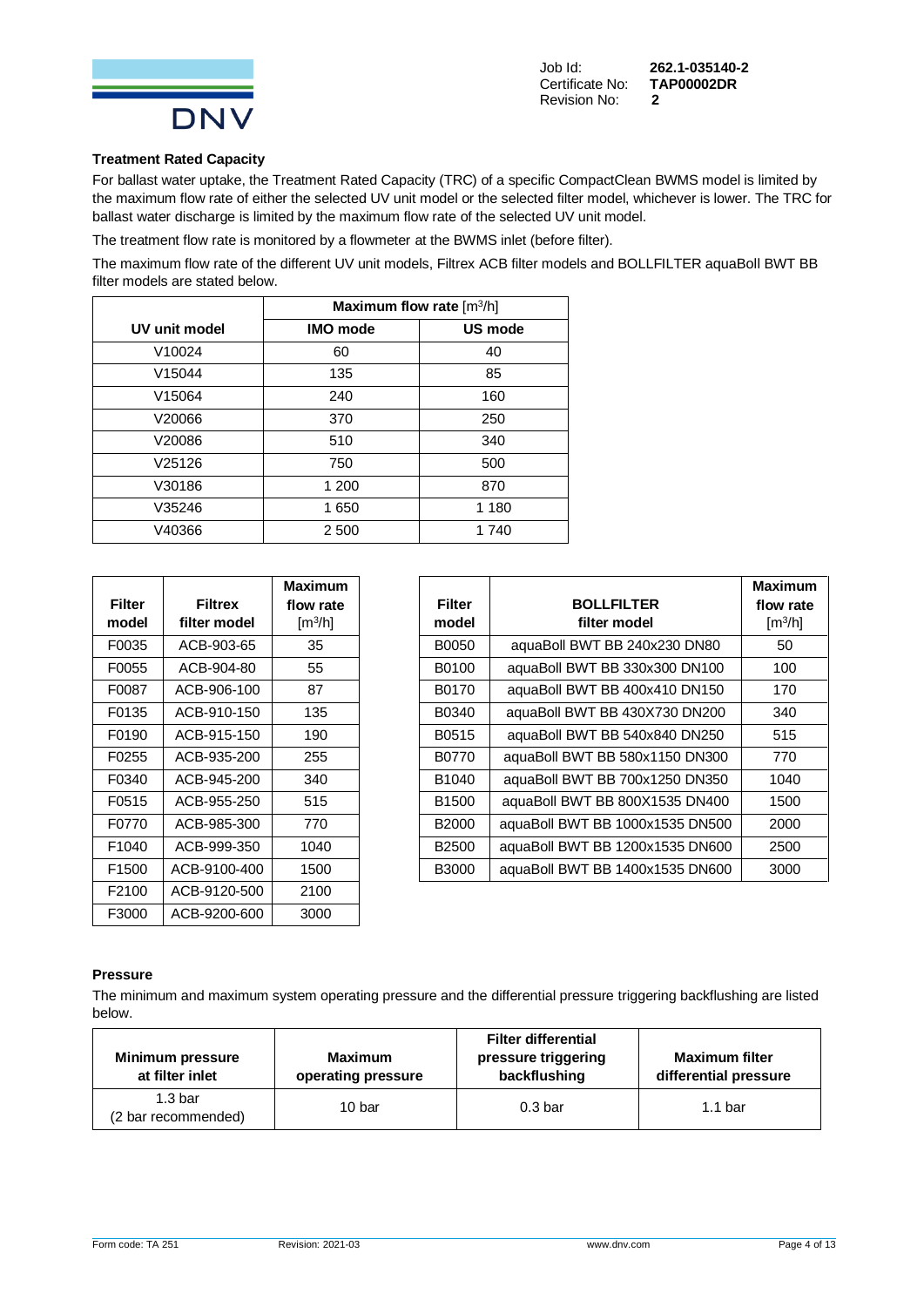

## **Control and monitoring equipment**

#### **Software version**

The CompactClean BWMS is type approved with the system control software version 1.XX.YYYY. In the software version the "1" represents the final version number of the software. The final version of the software is the approved major version. The final version is incremented by one in case of any change to the control and operating philosophy of the CompactClean BWMS. The "YYYY" represents the build version and is incremented by one for minor changes such as bugfixes. When build versions are approved, the release version is incremented by one.

Any changes to the software are to be recorded as long as the system is in use on board. Records of any software changes resulting in a revision of the final version number or any changes to the hardware are to be forwarded to DNV for evaluation. Testing of the application functions of the revised software may be required.

#### **Safety measures**

The CompactClean BWMS is type approved with the following instruments for monitoring the safe operation of the BWMS and for activating, as necessary, an automatic shutdown of the BWMS:

- Pressure transmitters W1-H1-BP1 and W1-H1-BP2
- UV unit temperature sensor W1-V1-BT1
- Flowmeter W1-BF1
- UV unit level switch W1-BL1

For installation on vessels classed by DNV, the UV unit temperature sensor W1-V1-BT1 shall be arranged with safety function independent of the BWMS control.

#### **Electrical and electronic components**

The CompactClean BWMS is type approved with the electrical and electronic components indicated on the P&ID and specified on the list of electrical/electronic components. Except for the components listed below, alternate models to the ones specified on the list of electrical/electronic components may be used provided that information regarding the selected components is part of the documentation related to the specific installation, by providing either a reference to a valid type approval certificate or technical documentation demonstrating that the selected component was subject to environmental testing as per IACS UR E10 (rev. 7 or as amended).

| For the following electrical and electronic components, only the models specified below shall be used: |  |  |
|--------------------------------------------------------------------------------------------------------|--|--|

| Tag No.          | <b>Component name</b> | <b>Manufacturer</b>       | Model(s)        |
|------------------|-----------------------|---------------------------|-----------------|
| UC <sub>01</sub> | Main panel            | <b>DESMI Ocean Guard</b>  | -               |
| UC03             | External control box  | <b>DESMI Ocean Guard</b>  | -               |
| <b>W1-V1-EA</b>  | UV lamps              | <b>DESMI Ocean Guard</b>  | 4 kW, 6 kW      |
| W1-V1-BR1        | UV sensor             | IL Metronic Sensortechnik | <b>SUV 20.2</b> |

#### **Hazardous area / Ex-proof**

The EX models of the CompactClean BWMS, with the exception of the main panel and the variable frequency drive, have been found to be in compliance with DNV rules for classification of ships Pt.4 Ch.8 Sec.11 and are suitable for use in hazardous area Zone 1. The main panel and variable frequency drive must be located in non-hazardous areas.

The applicable IECEx classifications are IECEx EX II 2G Ex IIB T4 Gb, IECEx EX II 2G Ex IIC T4 Gb and IECEx EX II 2G Ex IIB + H2 T4 Gb.

Installations in a hazardous area are to be approved in each case according to the rules and Ex-certification / special condition for safe use listed in a valid Ex-certificate issued by a notified/recognized Certification Body. Ex-certification is not covered by this certificate.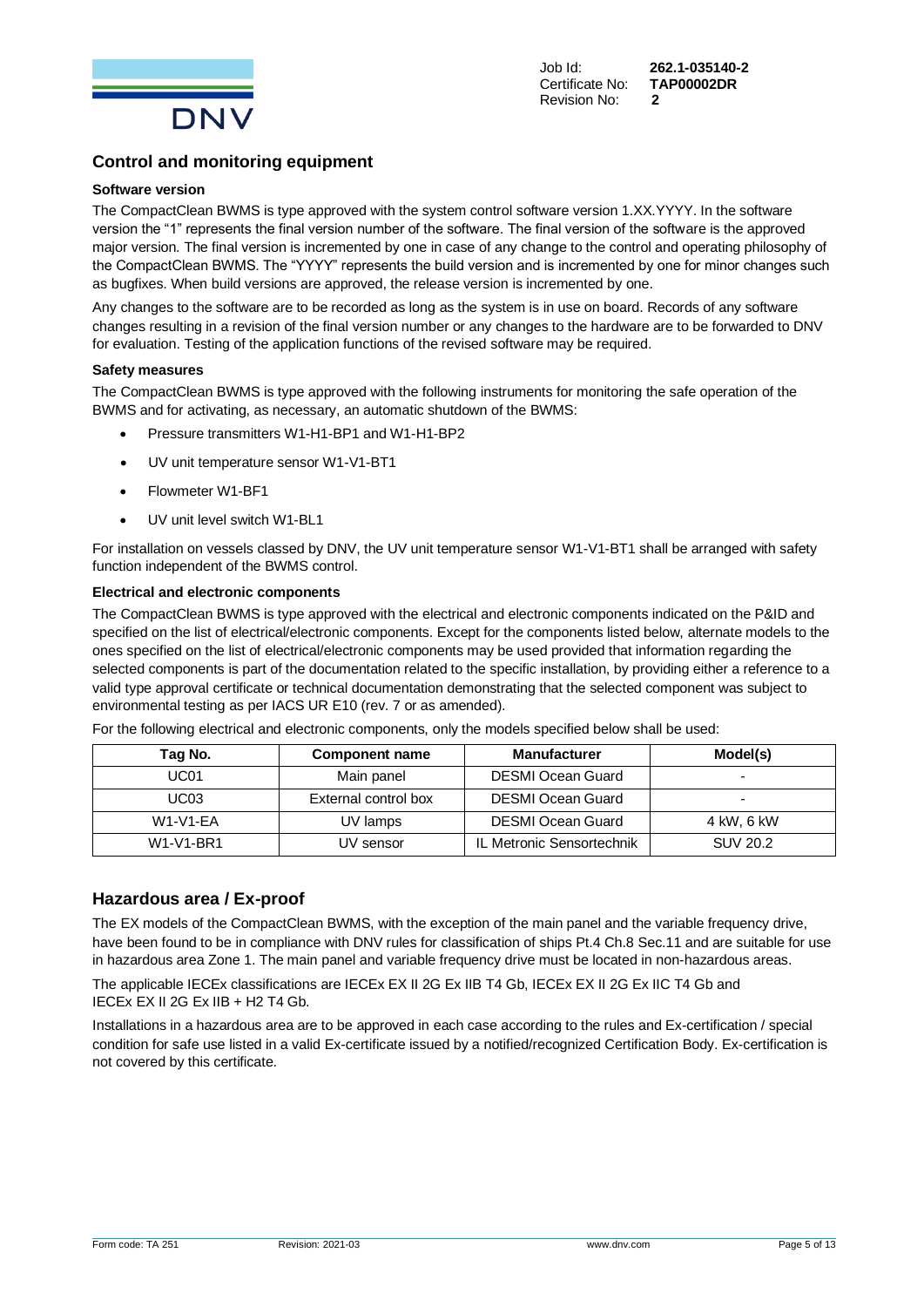

Job Id: **262.1-035140-2**

## **Documents approval**

The following documentation is to be submitted for approval for each BWMS installation:

- Piping and Instrumentation Diagram (P&ID) of the ballast system including the treatment system installation
- QC SAT Test Report for CompactClean
- Interface description towards ship's existing systems including alarms for failure

## **Type approval documentation**

#### **Test plan and reports:**

- DHI: Biological efficacy performance evaluation of CompactClean Ballast Water Management System in landbased test - Land-based test report (Project No. 11821290,Final report version 2, 2018-09-20)
- DHI: Biological efficacy performance evaluation of CompactClean Ballast Water Management System in shipboard test – Shipboard test report (Project No. 11821290, Final report version 2, 2018-09-21)
- DHI: Biological efficacy performance evaluation of CompactClean Ballast Water Management System in landbased test - Land-based test report (Project No. 11824997,Final report, 2020-12-07)
- DHI: Biological efficacy performance evaluation of CompactClean Ballast Water Management System in landbased test (Project No. 11825920, Final report, 2021-07-02)
- DHI: Biological efficacy performance evaluation of CompactClean Ballast Water Management System in landbased test - Additional test cycles with Bollfilter (Project No. 11825920, Final report, 2021-10-08)
- FORCE Technology: Test report Marine type testing of DESMI CompactClean BWMS (Report No. 117-36341-1, revision 1)
- FORCE Technology: Test report Supplementary tests of CompactClean BWMS (Report No. 121-28825-1, initial revision)

#### **System documentation:**

- DESMI Ocean Guard: CompactClean BWMS Operation Maintenance and Safety Manual (Document ID 161335, rev E)
- DESMI Ocean Guard: Design Study Filtrex Filter vs. Boll Filter (V.A. 16.07.2021)
- DESMI Ocean Guard: Hold Time Limitation of CompactClean BWMS (Version 1)
- DESMI Ocean Guard: QC SAT Test Report for CompactClean (QC SAT LCD NEX, rev A)
- DESMI Ocean Guard: QC SAT Test Report for CompactClean (QC SAT LCD IEX, rev A)
- DESMI Ocean Guard: Instruction Control of circuit diagrams, control programs and set parameters for BWMS controls (Document ID 158338, version 7)
- DESMI Ocean Guard: FMEA Two layers of safety to protect the system against overheating due to UV-lamp operating without control system
- R & R Consult: Scaling of CompactClean UV disinfection unit (Desmi-180530- USCG report)
- R & R Consult: CompactClean IMO-scaling (DESMI-210609-CompactClean IMO-scaling)
- R & R Consult: CompactClean USCG rescaling (DESMI-210609-CompactClean USCG-rescaling)
- DNV: Evaluation test report Equivalence of the aquaBoll BWT, BWT RB and 6.18.3 filter designs (Report No.: 262.1-034941-J-3, Rev. 0)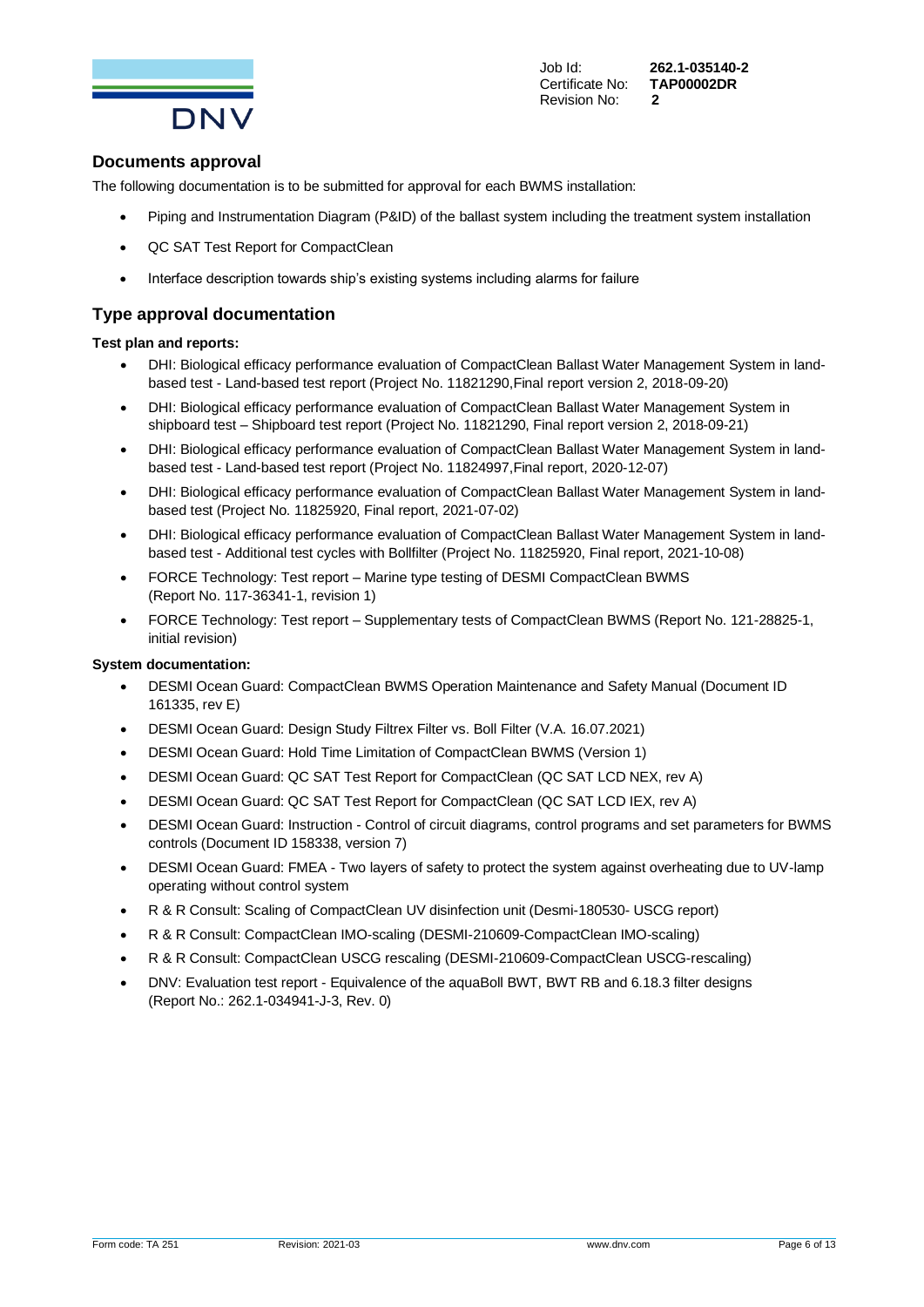

Certificate No: Revision No: **2**

Job Id: **262.1-035140-2**

#### **Tests carried out**

- Land-based testing from September 2017 to April 2018 with a CompactClean BWMS with a TRC of 340  $m^3/h$ operated in US mode and equipped with a UV unit V20086 and a Filtrex ACB-945-200 filter
- Shipboard testing from November 2017 to June 2018 with a CompactClean BWMS with a TRC of 1000  $m^3/h$ operated in US mode and equipped with a UV unit V35246 and a Filtrex ACB-999-350 filer
- Additional land-based testing from July to September 2020 with a CompactClean BWMS with a TRC of 340 m<sup>3</sup>/h operated in US mode and equipped with a UV unit V20086 and a BOLLFILTER aquaBoll BWT DN200 filter
- Additional land-based testing from February to June 2021 with a CompactClean BWMS with a TRC of 510  $m^3/h$ operated in IMO mode and equipped with a UV unit V20086 and a Filtrex ACB-955-250 filter
- Additional land-based testing from July to August 2021 with a CompactClean BWMS with a TRC of 510 m ${}^{3}/h$ operated in IMO mode and equipped with a UV unit V20086 and a BOLLFILTER aquaBoll BWT BB DN250 filter
- Environmental testing in accordance with DNV class guidelines for Environmental test specification for electrical, electronic and programmable equipment and systems (DNVGL-CG-0339, December 2019) and IACS UR E10 (rev. 8)

## **Marking of product**

For traceability of this type approval, each treatment system is to be marked with:

- Manufacturer's name or trademark
- Type designation
- Serial number

#### **Periodical assessment**

For retention of the Type Approval, DNV Surveyor shall perform periodical assessments to verify that the conditions of the TA are not altered since the certificate was issued.

The scope of periodical assessment includes:

- Review of the TA documentation and verification that the documentation is still used as basis for the production;
- Review of possible changes in design, material and performance of the product:
- Verification of the company's production and quality systems ensuring continued consistent production of the type approved products to the required quality;
- Verification that the product marking for identification and traceability to the TA Certificate is not altered.

#### **Copy of type approval certificate**

A copy of this type approval certificate should always be carried on board a vessel fitted with this ballast water management system. An annex containing the summary reports of the test results of land-based and shipboard tests should be available for inspection on board the vessel.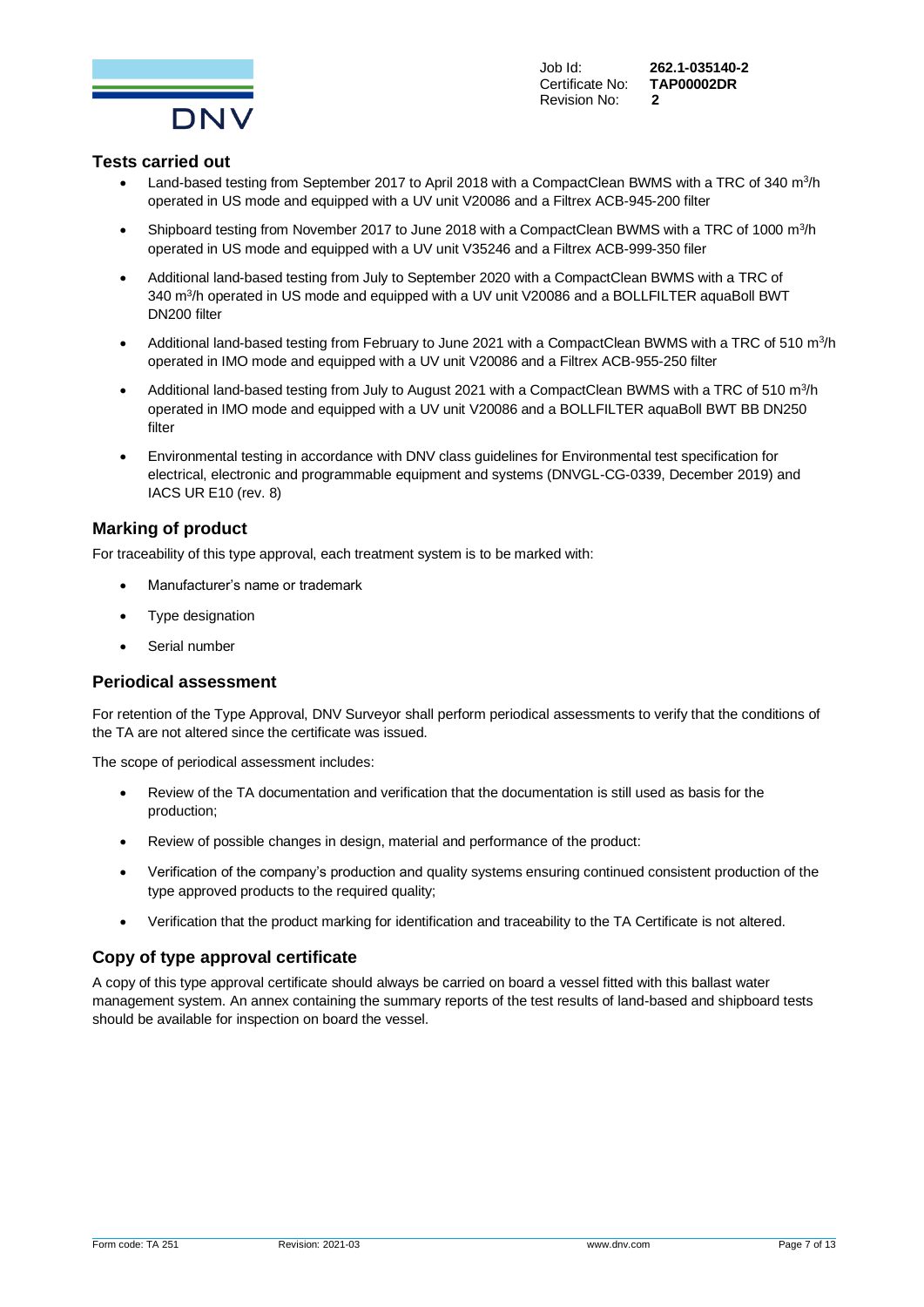

## **Revision history of this certificate**

| <b>Revision No.</b> | Date of Issuance | <b>Description</b>                                                                                                                                                                                                                                                                                                                                                                                                                                                                                                                                                                                                                                                                                                                                                                                                                                                       |
|---------------------|------------------|--------------------------------------------------------------------------------------------------------------------------------------------------------------------------------------------------------------------------------------------------------------------------------------------------------------------------------------------------------------------------------------------------------------------------------------------------------------------------------------------------------------------------------------------------------------------------------------------------------------------------------------------------------------------------------------------------------------------------------------------------------------------------------------------------------------------------------------------------------------------------|
|                     | 2021-07-19       | The CompactClean BWMS received initial BWMS Code type approval on<br>2018-09-21 by Lloyd's Register EMEA (Certificate No. CPN1700108) on<br>behalf of the Danish Environmental Protection Agency (DEPA) and Danish<br>Maritime Authority (DMA). The Danish authorities informed IMO of this type<br>approval in document MEPC 74/INF.32.<br>For this first type approval certificate issued by DNV, the BWMS has been<br>upgraded to introduce a new IMO mode of operation with an alternate UV<br>dose control curve, and three new scaled UV unit models were added. The<br>type approval also includes filters of the aquaBoll BWT BB filter series<br>manufactured by BOLLFILTER as an alternate option to the filters of the<br>ABC filter series manufactured by Filtrex. The Danish authorities informed<br>IMO of this type approval in document MEPC 77/INF.12. |
|                     | 2021-10-13       | Inclusion of table 7 and 8 in the Annex with the results from additional land-<br>based testing of the CompactClean BWMS operated in IMO mode and<br>equipped with the alternate aquaBoll BWT BB filter                                                                                                                                                                                                                                                                                                                                                                                                                                                                                                                                                                                                                                                                  |
| 2                   | 2022-02-08       | Inclusion of results from supplemental EMC testing in accordance with<br>DNVGL-CG-0339 (December 2019) and IACS UR E10 (rev. 8) and revised<br>maximum flow rates in US mode for selected UV unit models                                                                                                                                                                                                                                                                                                                                                                                                                                                                                                                                                                                                                                                                 |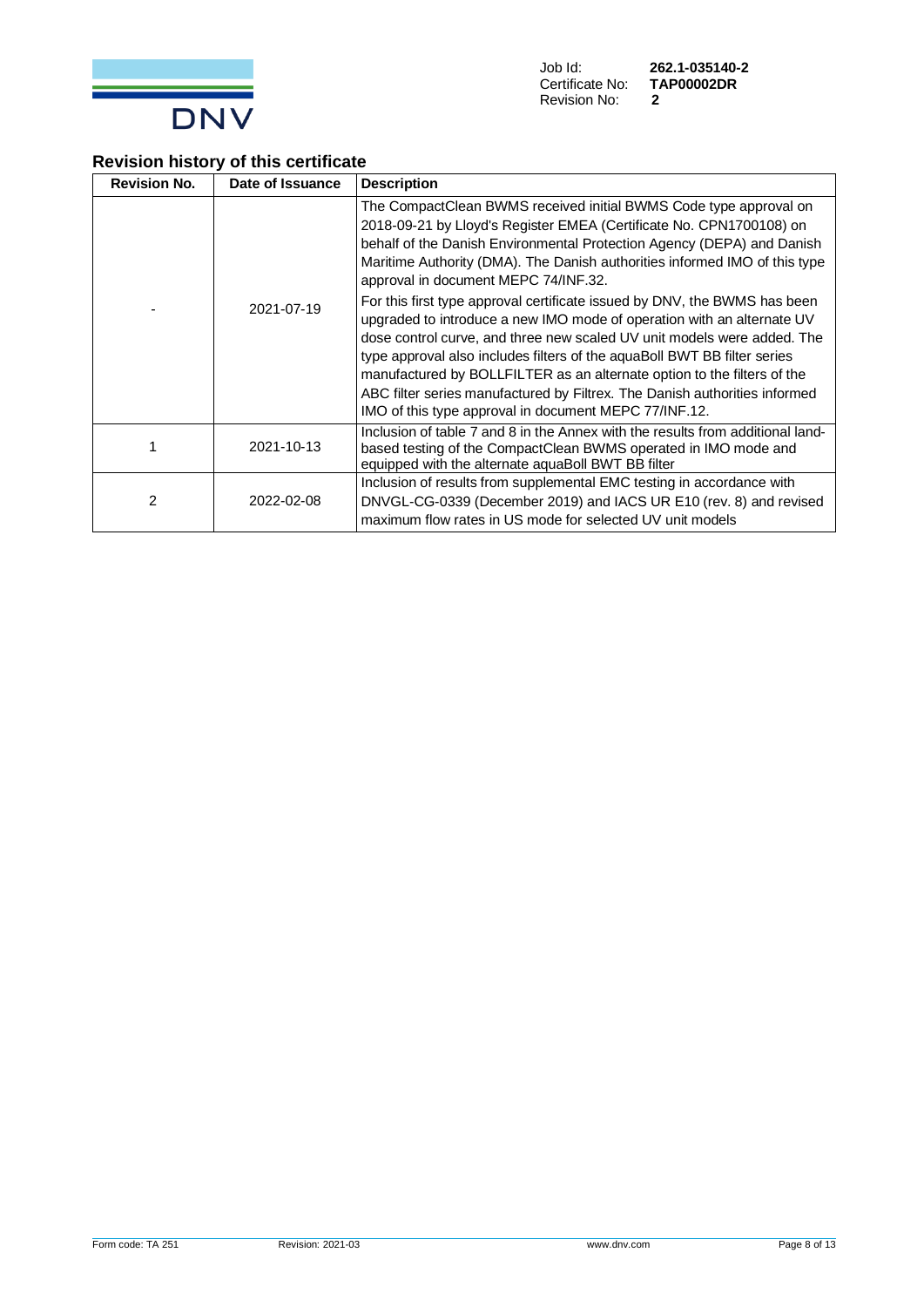

## **ANNEX: SUMMARY OF TESTING**

#### **Land-based testing**

**Table 1 Test water conditions and operational parameters in land-based testing at the DHI Maritime Technology Evaluation Facility in Hundested, Denmark, from September 2017 to April 2018 with a CompactClean BWMS with a TRC of 340 m<sup>3</sup> /h operated in US mode and equipped with a UV unit V20086 and a Filtrex ACB-945-200 filter**

|                   | Water                     |                 |        |                |                 |            | <b>Holding</b> |               | Average UVI at Average flow rate |
|-------------------|---------------------------|-----------------|--------|----------------|-----------------|------------|----------------|---------------|----------------------------------|
|                   | temperature               | <b>Salinity</b> | UV-T   | <b>DOC</b>     | <b>POC</b>      | <b>TSS</b> | time           | ballasting    | before filtration                |
| <b>Test cycle</b> | $\lceil{^{\circ}C}\rceil$ | <b>IPSUI</b>    | $[\%]$ | [mg/L]         | [mg/L]          | [mg/L]     | [days]         | $[W/m^2]$     | $\text{Im}^3/\text{h}$           |
| $F-3$             | 13                        | 0.37            | 54     | 6.7            | 5.4             | 59         | 5              | $552 \pm 6$   | 193                              |
| $F-4$             | 13                        | 0.37            | 54     | 6.7            | 5.4             | 59         | 5              | $549 \pm 5$   | 192                              |
| $F-5$             | 8.9                       | 0.36            | 47     | 11             | 6.2             | 59         | 1              | $318 \pm 3$   | 99                               |
| $F-6$             | 9                         | 0.36            | 47     | 11             | 6.2             | 59         | 1              | $317 \pm 2$   | 98                               |
| $F-7$             | 6.9                       | 0.36            | 45     | 11             | 5.9             | 51         | 5              | $280 \pm 3$   | 82                               |
| $B-1$             | 15                        | 18              | 42     | 18             | 9.4             | 60         | 1              | $245 \pm 3$   | 104                              |
| $B-2$             | 12 <sup>°</sup>           | 19              | 56     | 13             | 7.2             | 58         | 5              | $498 \pm 2$   | 174                              |
| $B-3$             | 12                        | 19              | 56     | 13             | 7.2             | 58         | 5              | $498 \pm 2$   | 174                              |
| $B-4$             | 4.9                       | 19              | 65     | 7.6            | 7.1             | 54         | 1              | $876 \pm 5$   | 330                              |
| $B-5$             | 5                         | 19              | 65     | 7.6            | 7.1             | 54         | $\overline{1}$ | $877 \pm 19$  | 328                              |
| $M-1$             | 6.3                       | 29              | 68     | 7.3            | 6.2             | 61         | 1              | $926 \pm 13$  | 332                              |
| $M-2$             | 6.3                       | 29              | 68     | 7.3            | 6.2             | 61         | 1              | $922 \pm 21$  | 332                              |
| $M-3$             | 1.2                       | 28              | 62     | 7.6            | 10 <sup>1</sup> | 81         | 5              | $889 \pm 16$  | 329                              |
| M-4               | 1.3                       | 28              | 62     | 7.6            | 10              | 81         | 5              | $888 \pm 21$  | 329                              |
| M-5               | 2.5                       | 28              | 71     | $\overline{7}$ | 8               | 58         | 6              | $1025 \pm 12$ | 332                              |

**Table 2 Average numbers of live organisms in inlet and treated discharge water during land-based testing from September 2017 to April 2018. Live organisms ≥10 and <50 µm were quantified by microscopy counting after staining with CMFDA/FDA. All counts of pathogenic bacteria (***E. coli***, Enterococci and** *Vibrio cholerae***) in treated water were below the ballast water discharge standard.**

|            | Organism densities in influent water | Organism densities in discharge water |                |                                         |                                        |              |  |
|------------|--------------------------------------|---------------------------------------|----------------|-----------------------------------------|----------------------------------------|--------------|--|
|            | Organisms<br>$250 \mu m$             | Organisms<br>≥10-<50 µm               |                | Organisms ≥50 µm<br>[organisms/ $m^3$ ] | Organisms ≥10-<50 µm<br>[organisms/mL] |              |  |
| Test cycle | [organisms/ $m^3$ ]                  | [organisms/mL]                        | <b>Treated</b> | <b>Control</b>                          | <b>Treated</b>                         | Control      |  |
| $F-3$      | 502 350                              | 1 1 0 8                               | $\mathbf 0$    | 258 169 (1)                             | 0.83                                   | 1 1 5 $(1)$  |  |
| $F-4$      | 523742                               | 1 1 7 9                               | $\mathbf 0$    |                                         | 1.3                                    |              |  |
| $F-5$      | 468 556                              | 3456                                  | 4.6            | 208 074 (1)                             | $\overline{7}$                         | $2014^{(1)}$ |  |
| $F-6$      | 311 073                              | 3 0 9 1                               | 0.57           |                                         | 8                                      |              |  |
| $F-7$      | 346 614                              | 2936                                  | $\Omega$       | 177 753                                 | 5.0                                    | 1850         |  |
| $B-1$      | 244 114                              | 1 3 7 3                               | 1.0            | 96 060                                  | 9.3                                    | 890          |  |
| $B-2$      | 188 653                              | 1 0 9 4                               | $\Omega$       | 62 781 (1)                              | 3.5                                    | $1941^{(1)}$ |  |
| $B-3$      | 232 694                              | 1 1 8 3                               | 0.33           |                                         | 4.8                                    |              |  |
| $B-4$      | 251 153                              | 1424                                  | $\Omega$       | $50519^{(1)}$                           | 6.5                                    | 790 (1)      |  |
| $B-5$      | 191 233                              | 1073                                  | $\Omega$       |                                         | 5.0                                    |              |  |
| $M-1$      | 174 522                              | 2 100                                 | 4.0            | 60 671 (1)                              | 6.0                                    | $1466^{(1)}$ |  |
| $M-2$      | 158 542                              | 1807                                  | $\Omega$       |                                         | 4.7                                    |              |  |
| $M-3$      | 229 531                              | 6839                                  | $\mathbf 0$    | 135 936 (1)                             | 0.17                                   | $771^{(1)}$  |  |
| M-4        | 221 678                              | 7750                                  | $\mathbf 0$    |                                         | 0.83                                   |              |  |
| $M-5$      | 286 653                              | 3976                                  | $\mathbf 0$    | 68 507                                  | 0                                      | 741          |  |

(1) Two test cycles were performed on the same day using the same control water tank.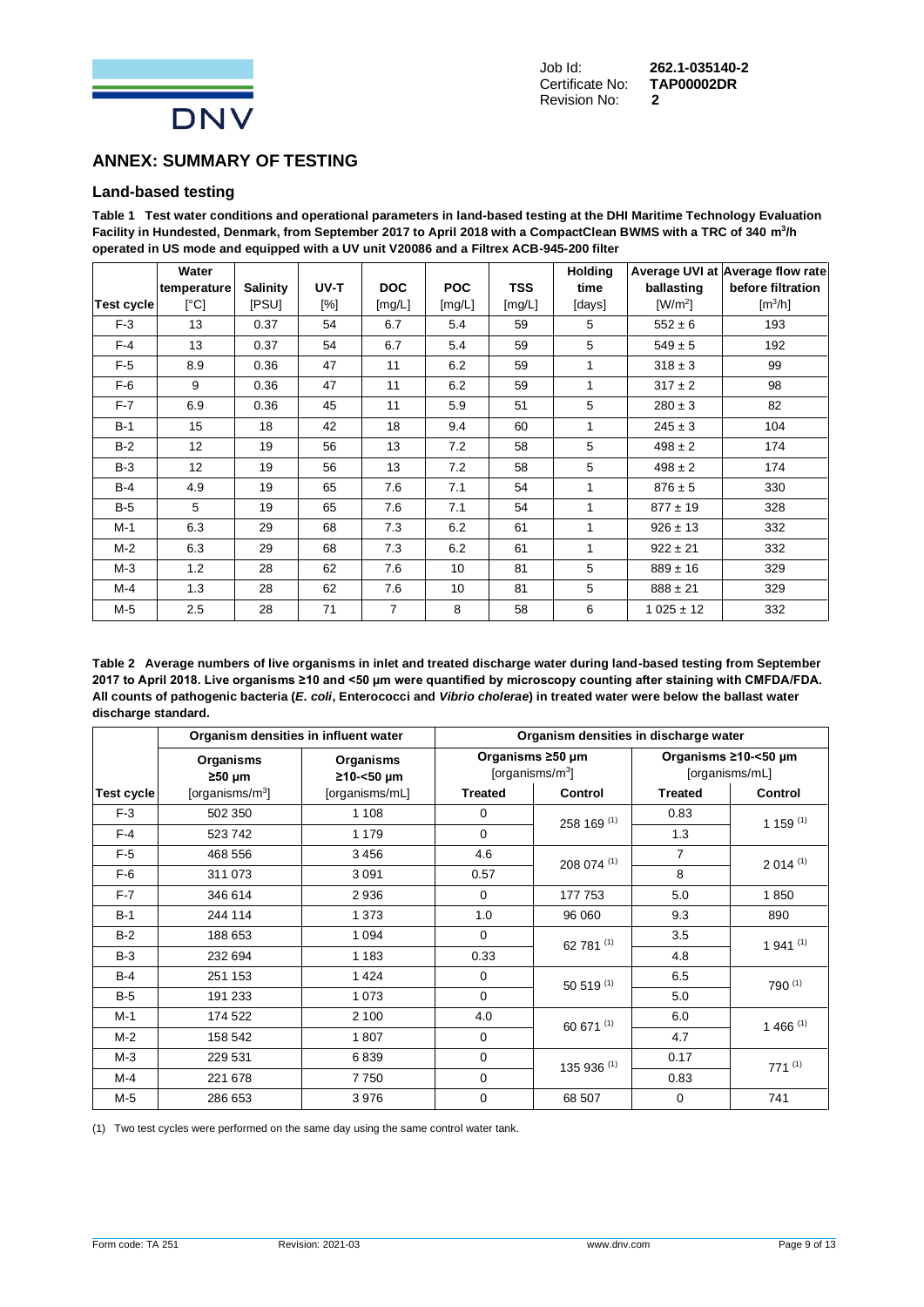

Job Id: **262.1-035140-2 Certificate No:** Revision No: **2**

**Table 3 Test water conditions and operational parameters in additional land-based testing at the DHI Maritime Technology Evaluation Facility in Hundested, Denmark, from July to September 2020 with a CompactClean BWMS with a TRC of 340 m<sup>3</sup> /h operated in US mode and equipped with a UV unit V20086 and a BOLLFILTER aquaBoll BWT DN200 filter**

|            | Water       |                 |      |            |            |            | Holding |                              | Average UVI at Average flow rate |
|------------|-------------|-----------------|------|------------|------------|------------|---------|------------------------------|----------------------------------|
|            | temperature | <b>Salinity</b> | UV-T | <b>DOC</b> | <b>POC</b> | <b>TSS</b> | time    | ballasting                   | before filtration                |
| Test cycle | [°C]        | <b>IPSUI</b>    | [%]  | [mg/L]     | [mg/L]     | [mg/L]     | [days]  | $\left[\frac{W}{m^2}\right]$ | [m <sup>3</sup> /h]              |
| $F-2$      | 21          | 0.42            | 49   | 8.6        | 9.5        | 64         |         | $417 \pm 2$                  | 141                              |
| $F-3$      | 18          | 0.37            | 50   | 8.6        | 7.3        | 62         |         | $435 \pm 2$                  | 151                              |
| $F-5$      | 16          | 0.42            | 41   | 13         | 6.1        | 60         |         | $244 \pm 1$                  | 71                               |
| $B-1$      | 17          | 18              | 43   | 18         | 10         | 67         |         | $231 \pm 5$                  | 69                               |
| $B-2$      | 19          | 18              | 60   | 11         | 8.5        | 67         |         | $582 \pm 5$                  | 212                              |
| $B-3$      | 19          | 18              | 60   | 11         | 8.5        | 67         |         | $582 \pm 4$                  | 211                              |
| $M-1$      | 18          | 28              | 62   | 10         | 7.9        | 63         |         | $649 \pm 11$                 | 235                              |
| $M-2$      | 19          | 28              | 76   | 7.2        | 6.0        | 37         |         | $1061 \pm 7$                 | 332                              |
| $M-3$      | 19          | 28              | 76   | 7.2        | 6.0        | 37         |         | $1037 \pm 9$                 | 335                              |

**Table 4 Average numbers of live organisms in inlet and treated discharge water during additional land-based testing from July to September 2020. Live organisms ≥10 and <50 µm were quantified by microscopy counting after staining with CMFDA/FDA. All counts of pathogenic bacteria (***E. coli***, Enterococci and** *Vibrio cholerae***) in treated water were below the ballast water discharge standard.**

|            | Organism densities in influent water |                         |                | Organism densities in discharge water   |                                        |                |
|------------|--------------------------------------|-------------------------|----------------|-----------------------------------------|----------------------------------------|----------------|
|            | Organisms<br>$\geq 50 \mu m$         | Organisms<br>≥10-<50 µm |                | Organisms ≥50 µm<br>[organisms/ $m^3$ ] | Organisms ≥10-<50 µm<br>[organisms/mL] |                |
| Test cycle | [organisms/ $m^3$ ]                  | [organisms/mL]          | <b>Treated</b> | Control                                 | <b>Treated</b>                         | <b>Control</b> |
| $F-2$      | 384 167                              | 1 2 2 2                 | $\Omega$       | 166 194                                 | 0.83                                   | 867            |
| $F-3$      | 539 911                              | 1778                    | 0.52           | 224 049                                 | 3.8                                    | 1 3 7 6        |
| $F-5$      | 199 944                              | 1589                    | $\Omega$       | 92 333                                  | 2.3                                    | 1614           |
| $B-1$      | 347 194                              | 1 2 2 1                 | 1.7            | 218 283                                 | 0.33                                   | 807            |
| $B-2$      | 149 392                              | 1 1 9 5                 | 0.33           | 83 495 (1)                              | $2.2\phantom{0}$                       | $1886^{(1)}$   |
| $B-3$      | 177 631                              | 1 2 1 3                 | 1.7            |                                         | 1.7                                    |                |
| $M-1$      | 192889                               | 2627                    | 2.7            | 85 452                                  | 1.2                                    | 808            |
| $M-2$      | 127 372                              | $939^{(2)}$             | 1.3            | 83 272 (1)                              | 0.50                                   | $683^{(1)}$    |
| $M-3$      | 133 011                              | 1 0 5 2                 | $\mathbf 0$    |                                         | 0.33                                   |                |

(1) Two test cycles were performed on the same day using the same control water tank.

(2) The density of organisms in the size class ≥10-<50 µm in test cycle M-2 was below the requirements of MEPC.300(72). However, DNV evaluated and found that the density of organisms in the size class ≥10-<50 μm in the source water in this test cycle does not constitute a significant reduction in challenge conditions given that the deviations in challenge conditions were only 6%.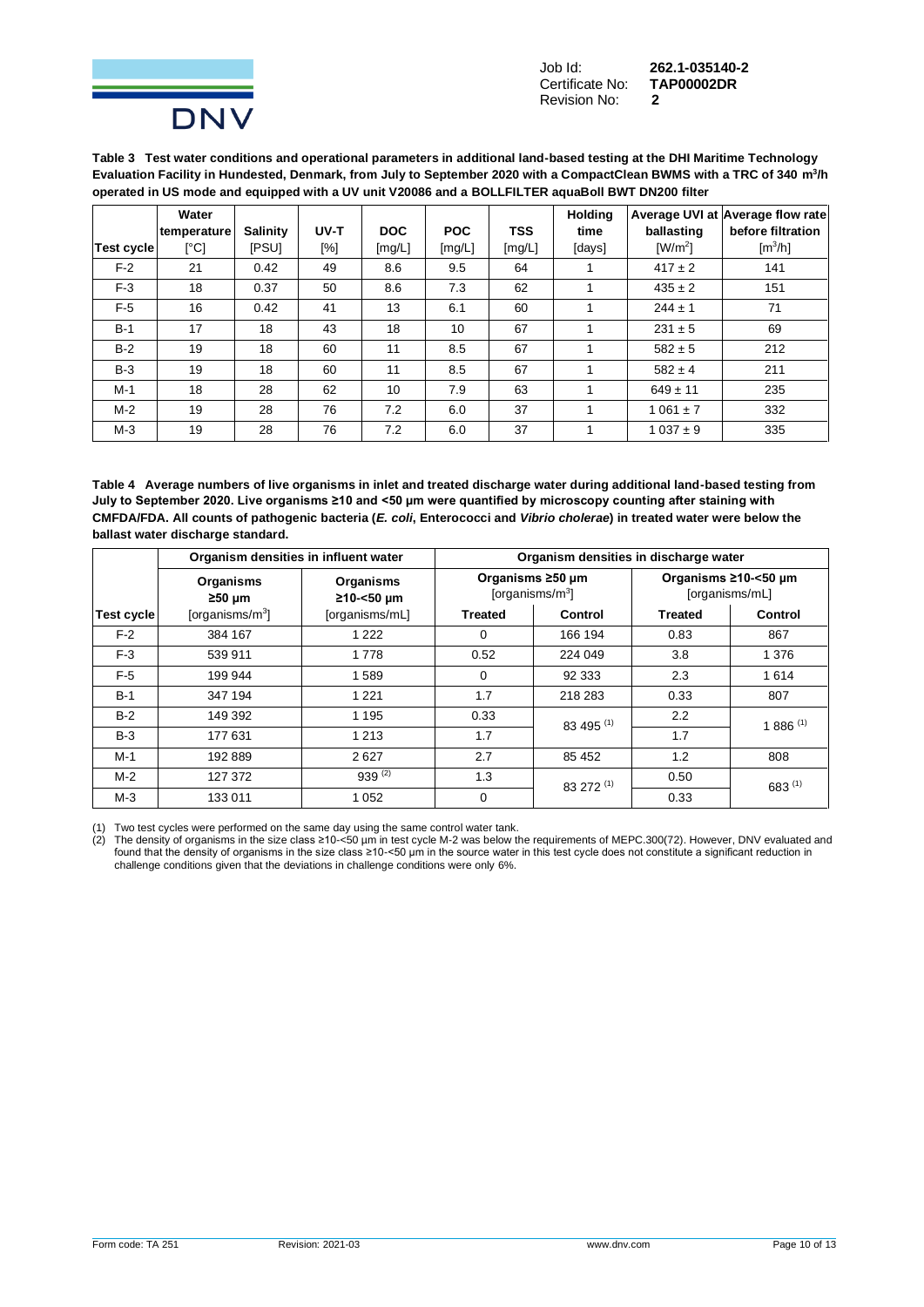

Job Id: **262.1-035140-2 Certificate No:** Revision No: **2**

**Table 5 Test water conditions and operational parameters in additional land-based testing at the DHI Maritime Technology Evaluation Facility in Hundested, Denmark, from February to June 2021 with a CompactClean BWMS with a TRC of 510 m<sup>3</sup> /h operated in IMO mode and equipped with a UV unit V20086 and a Filtrex ACB-955-250 filter**

|            | Water       |                 |      |            |            |            | <b>Holding</b> |               | Average UVI at Average flow rate |
|------------|-------------|-----------------|------|------------|------------|------------|----------------|---------------|----------------------------------|
|            | temperature | <b>Salinity</b> | UV-T | <b>DOC</b> | <b>POC</b> | <b>TSS</b> | time           | ballasting    | before filtration                |
| Test cycle | [°C]        | <b>IPSUI</b>    | [%]  | [mg/L]     | [mg/L]     | [mg/L]     | [days]         | $[W/m^2]$     | $\text{Im}^3/\text{h}$           |
| $F-2$      | 9.3         | 0.41            | 59   | 8.8        | 5.3        | 63         | 5              | $631 \pm 5$   | 401                              |
| $F-3$      | 9.5         | 0.41            | 59   | 8.8        | 5.3        | 63         | 5              | $626 \pm 3$   | 398                              |
| $F-5$      | 9           | 0.42            | 39   | 16         | 7.8        | 54         | 1              | $180 + 0.6$   | 95                               |
| $F-6$      | 12          | 0.44            | 42   | 15         | 7.3        | 64         | 1              | $221 \pm 0.8$ | 123                              |
| $B-1$      | 4.3         | 19              | 38   | 16         | 12         | 63         | 5              | $175 \pm 3$   | 89                               |
| $B-4$      | 4.1         | 20              | 55   | 12         | 5.7        | 71         | 1              | $441 \pm 2$   | 272                              |
| $B-5$      | 4.3         | 20              | 55   | 12         | 5.7        | 71         | 1              | $438 \pm 2$   | 269                              |
| $B-6$      | 5.4         | 19              | 43   | 16         | 9.4        | 71         | 5              | $224 \pm 2$   | 125                              |
| $M-1$      | 8.8         | 29              | 77   | 7.0        | 5.8        | 46         | 5              | $987 + 3$     | 513                              |
| M-2        | 8.9         | 29              | 77   | 7.0        | 5.8        | 46         | 5              | $987 + 3$     | 512                              |
| M-5        | 17          | 28              | 66   | 10         | 5.4        | 70         | 1              | $527 \pm 2$   | 330                              |
| M-6        | 17          | 28              | 66   | 10         | 5.4        | 70         | 1              | $526 \pm 2$   | 329                              |

**Table 6 Average numbers of live organisms in inlet and treated discharge water during additional land-based testing from February to June 2021. Live organisms ≥10 and <50 µm in the inlet water were quantified by microscopy counting after staining with CMFDA/FDA. Viable organisms ≥10 and <50 µm in discharge water were quantified by MPN Dilution Culture + Motility. All counts of pathogenic bacteria (***E. coli***, Enterococci and** *Vibrio cholerae***) in treated water were below the ballast water discharge standard.**

|            | Organism densities in influent water |                         | Organism densities in discharge water |                                                 |                                        |                         |  |  |
|------------|--------------------------------------|-------------------------|---------------------------------------|-------------------------------------------------|----------------------------------------|-------------------------|--|--|
|            | <b>Organisms</b><br>$\geq 50 \mu m$  | Organisms<br>≥10-<50 µm |                                       | Organisms ≥50 µm<br>[organisms/m <sup>3</sup> ] | Organisms ≥10-<50 µm<br>[organisms/mL] |                         |  |  |
| Test cycle | [organisms/ $m^3$ ]                  | [organisms/mL]          | <b>Treated</b>                        | Control                                         | <b>Treated</b>                         | Control                 |  |  |
| $F-2$      | $90889^{(1)}$                        | 2 1 4 4                 | 0.33                                  | $75310^{(2)}$                                   | 3.0                                    | $>2$ 700 <sup>(2)</sup> |  |  |
| $F-3$      | 109 111                              | 2018                    | $\mathbf 0$                           |                                                 | 6.5                                    |                         |  |  |
| $F-5$      | 148 211                              | 2 1 4 3                 | $\Omega$                              | 101 338                                         | 1.1                                    | >2700                   |  |  |
| $F-6$      | 295 250                              | 1987                    | 4.0                                   | 172 150                                         | 1.5                                    | >2700                   |  |  |
| $B-1$      | 276 217                              | 2453                    | $\mathbf 0$                           | 33 441                                          | < 0.06                                 | 770                     |  |  |
| $B-4$      | 114 567                              | 1833                    | 9.0                                   | 59 647 (2)                                      | 1.9                                    | >2700                   |  |  |
| $B-5$      | 176 850                              | 1869                    | 4.7                                   |                                                 | 3.2                                    |                         |  |  |
| $B-6$      | 180 570                              | 1547                    | 3.0                                   | 50 163                                          | 0.25                                   | 450                     |  |  |
| $M-1$      | 213 500                              | 1722                    | $\Omega$                              | 134 107 $(2)$                                   | <0.06                                  | 440 $(2)$               |  |  |
| $M-2$      | 201 583                              | 1 504                   | $\mathbf 0$                           |                                                 | < 0.06                                 |                         |  |  |
| M-5        | 230 111                              | 1720                    | $\Omega$                              | 134 132 (2)                                     | 0.12                                   | $920^{(2)}$             |  |  |
| $M-6$      | 267 167                              | 1436                    | 0.33                                  |                                                 | 0.46                                   |                         |  |  |

(1) The density of organisms in the size class ≥50 µm in test cycle F-2 was below the requirements of MEPC.300(72). However, DNV evaluated and found that the density of organisms in the size class ≥50 μm in the source water in this test cycle does not constitute a significant reduction in challenge conditions given that the deviations in challenge conditions were only 9%.

(2) Two test cycles were performed on the same day using the same control water tank.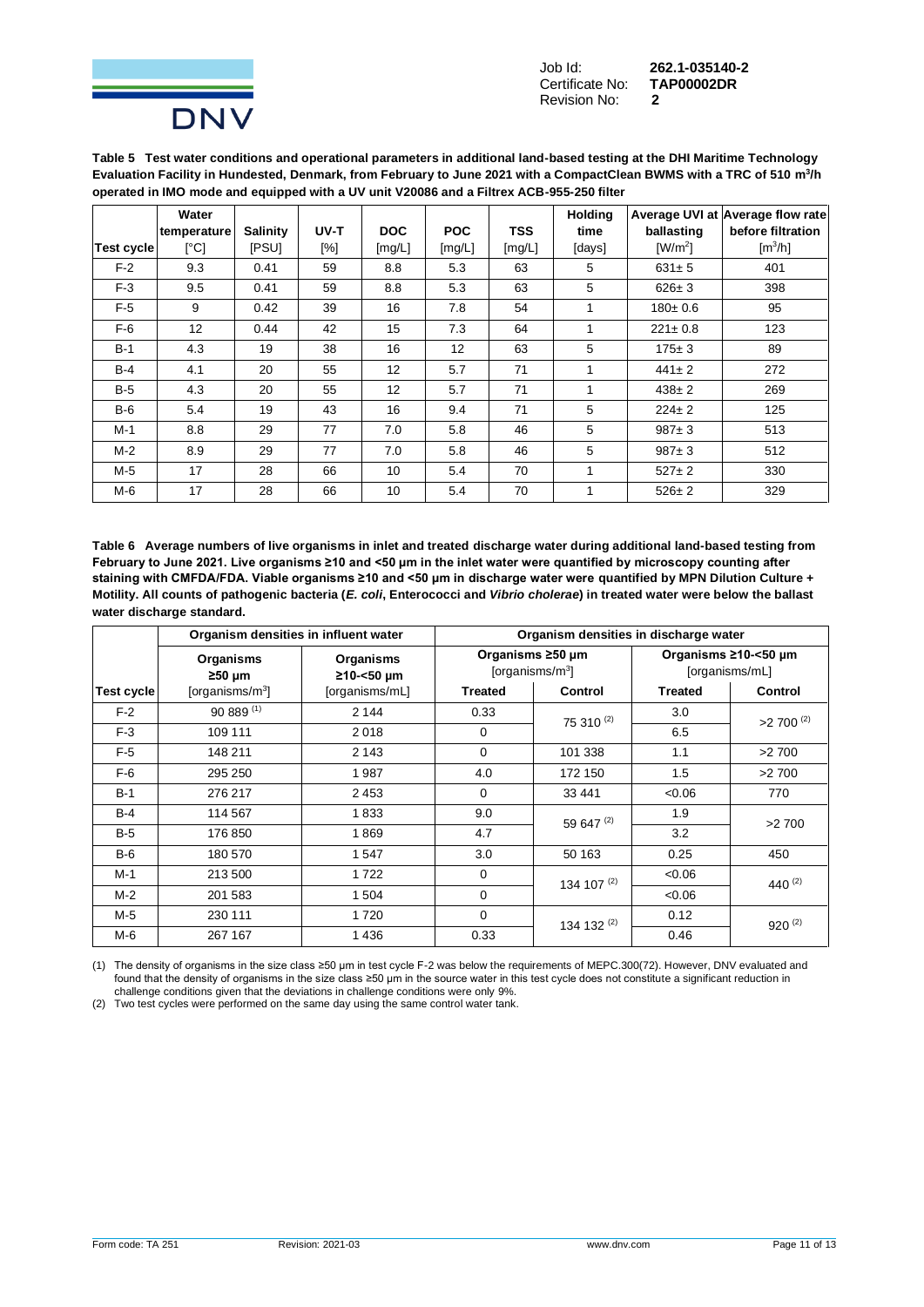

Job Id: **262.1-035140-2 Certificate No:** Revision No: **2**

**Table 7 Test water conditions and operational parameters in additional land-based testing at the DHI Maritime Technology Evaluation Facility in Hundested, Denmark, from July to August 2021 with a CompactClean BWMS with a TRC of 510 m<sup>3</sup> /h operated in IMO mode and equipped with a UV unit V20086 and a BOLLFILTER aquaBoll BWT BB DN250 filter**

|            | Water       |                 |      |            |            |            | <b>Holding</b> |                       | Average UVI at Average flow rate |
|------------|-------------|-----------------|------|------------|------------|------------|----------------|-----------------------|----------------------------------|
|            | temperature | <b>Salinity</b> | UV-T | <b>DOC</b> | <b>POC</b> | <b>TSS</b> | time           | ballasting            | before filtration                |
| Test cycle | [°C]        | ipsui           | [%]  | [mg/L]     | [mg/L]     | [mg/L]     | [days]         | $\lceil W/m^2 \rceil$ | $\text{Im}^3/\text{h}$           |
| $F-7$      | 19          | 0.46            | 41   | 18         | 7.7        | 70         |                | $240 \pm 1$           | 138                              |
| $F-8$      | 20          | 0.46            | 41   | 18         | 7.7        | 70         |                | $240 \pm 2$           | 137                              |
| $B-7$      | 22          | 16              | 69   | 9.4        | 9.2        | 63         |                | $722 \pm 7$           | 461                              |
| $B-8$      | 22          | 16              | 69   | 9.4        | 9.2        | 63         |                | $709 \pm 7$           | 452                              |
| $M - 7$    | 19          | 28              | 75   | 8.0        | 6.8        | 48         |                | $934 \pm 2$           | 513                              |
| $M-8$      | 19          | 28              | 75   | 8.0        | 6.8        | 48         |                | $930 \pm 2$           | 513                              |

**Table 8 Average numbers of live organisms in inlet and treated discharge water during additional land-based testing from July to August 2021. Live organisms ≥10 and <50 µm in the inlet water were quantified by microscopy counting after staining with CMFDA/FDA. Viable organisms ≥10 and <50 µm in discharge water were quantified by MPN Dilution Culture + Motility. All counts of pathogenic bacteria (***E. coli***, Enterococci and** *Vibrio cholerae***) in treated water were below the ballast water discharge standard.**

|            | Organism densities in influent water |                         |                | Organism densities in discharge water   |                |                                        |  |  |
|------------|--------------------------------------|-------------------------|----------------|-----------------------------------------|----------------|----------------------------------------|--|--|
|            | Organisms<br>$≥50 \mu m$             | Organisms<br>≥10-<50 µm |                | Organisms ≥50 µm<br>[organisms/ $m^3$ ] |                | Organisms ≥10-<50 µm<br>[organisms/mL] |  |  |
| Test cycle | [organisms/ $m^3$ ]                  | [organisms/mL]          | <b>Treated</b> | Control                                 | <b>Treated</b> | <b>Control</b>                         |  |  |
| $F-7$      | 654 450                              | 2858                    | 1.7            | 271 653 (1)                             | 0.25           | $>2700$ <sup>(1)</sup>                 |  |  |
| $F-8$      | 593 472                              | 2996                    | 0.33           |                                         | 0.11           |                                        |  |  |
| $B-7$      | 503 900                              | 1 1 3 9                 |                | $318727^{(1)}$                          | 0.49           | $>2700$ <sup>(1)</sup>                 |  |  |
| $B-8$      | 460 552                              | 1 2 5 2                 | 0.33           |                                         | 0.66           |                                        |  |  |
| $M-7$      | 141 536                              | 1658                    | 0.33           | 85 067 (1)                              | $3^{(2)}$      | $>2700$ <sup>(1)</sup>                 |  |  |
| $M-8$      | 157 247                              | 1 540                   | $\Omega$       |                                         | 5              |                                        |  |  |

(1) Two test cycles were performed on the same day using the same control water tank.

(2) The MPN determined in the treated discharge water of test cycle M-7 was considered invalid due to a contamination. Therefore, the result from quantifying life organisms ≥10-<50 µm by microscopy counting after staining with CMFDA/FDA was applied for evaluation of test cycle M-7.